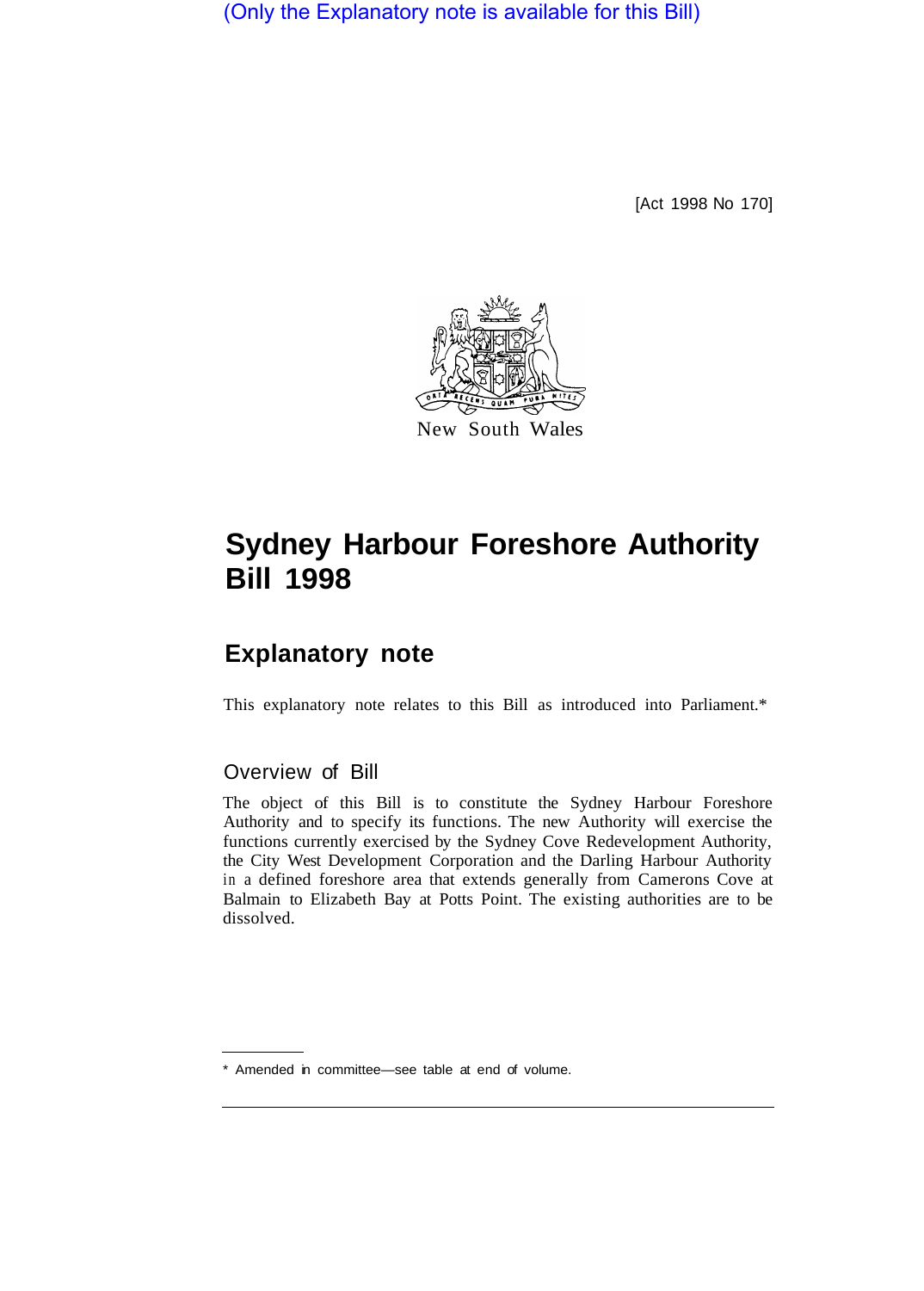Explanatory note

# Outline of provisions

#### **Part 1 Preliminary**

**Clause 1** sets out the name (also called the short title) of the proposed Act.

**Clause 2** provides for the commencement of the proposed Act on a day or days to be appointed by proclamation. The dissolution of the Darling Harbour Authority, and the repeal and amendment of legislation relating to the Darling Harbour Authority, cannot take place before 1 January 2001.

**Clause 3** defines certain words and expressions used in the proposed Act.

**Clause 4** provides that notes in the proposed Act do not form part of it.

## **Part 2 Classification of land for the purposes of this Act**

**Clause 5** defines the *foreshore area.* 

**Clause 6** defines the *core land* of the Authority. The core land of the Authority is land that it cannot dispose of, except in extremely limited circumstances.

**Clause 7** defines the *non-core land* of the Authority. The non-core land of the Authority is land it can dispose of with the consent of the Minister.

**Clause 8** defines the *managed land* of the Authority. The managed land of the Authority is that part of the foreshore area. not being core or non-core land. that is managed by the Authority under an agreement with the owner or occupier of the land.

**Clause 9** defines *the public domain.* The public domain consists of the public places (within the meaning of the *Local Government Act 1993)* that are situated within the foreshore area and that are vested in or managed by the Authority.

## **Part 3 Constitution of Authority**

**Clause 10** constitutes the Authority. It is a memberless corporation having a Board (see clause 29) and a Chief Executive Officer (see clause 30) who is to be responsible for the day-to-day management of the affairs of the Authority in accordance with the specific policies and general directions of the Board.

**CIause 11** provides that the Authority is a statutory body representing the Crown.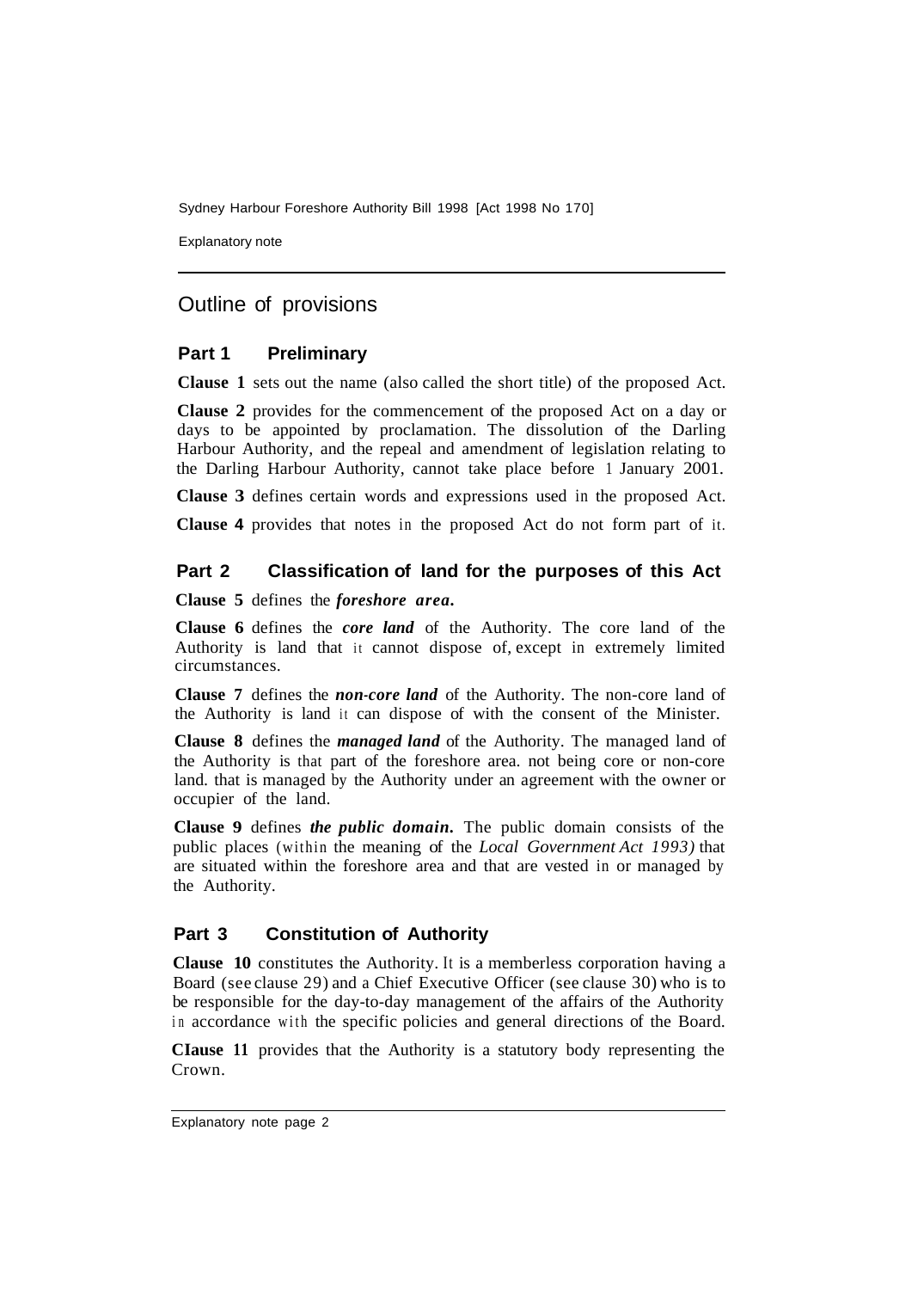Explanatory note

# **Part 4 Functions of Authority**

#### **Division 1 Principal functions**

**Clause 12** sets out the functions of the Authority. They include the following:

- (a) to protect the natural and cultural heritage of the foreshore area,
- (b) to promote, co-ordinate, manage, undertake and secure the orderly and economic development and use of the foreshore area, including the provision of infrastructure,
- (c) to promote, co-ordinate, organise, manage, undertake, secure, provide and conduct cultural, educational, commercial, tourist, recreational, entertainment and transport activities and facilities.

**Clause 13** requires the Authority to keep a register of its land holdings.

**Clause 14** enables the Authority to carry out other functions that are conferred or imposed on it by or under the proposed Act or other Acts, as well as incidental functions.

**Clause 15** requires the Authority, in carrying out any development, to take into consideration the principles of ecologically sustainable development.

**Clause 16** provides that the Authority is not limited in the exercise of its functions to the foreshore area.

#### **Division 2 Ancillary functions**

**Clause 17** enables the Authority to acquire land. by agreement or by compulsory process.

**Clause 18** provides a means by which the Authority may acquire. or take the management of. land within the foreshore area that is owned by a public authority but that is not being used by the public authority for its core activities. *Public authority* does not include a council.

**Clause 19** prevents the Authority from disposing of core land, except in extremely limited circumstances.

**Clause 20** enables the Authority to dispose of non-core land with the consent of the Minister.

**Clause 21** enables the Authority to dedicate land for a public purpose or as a public road.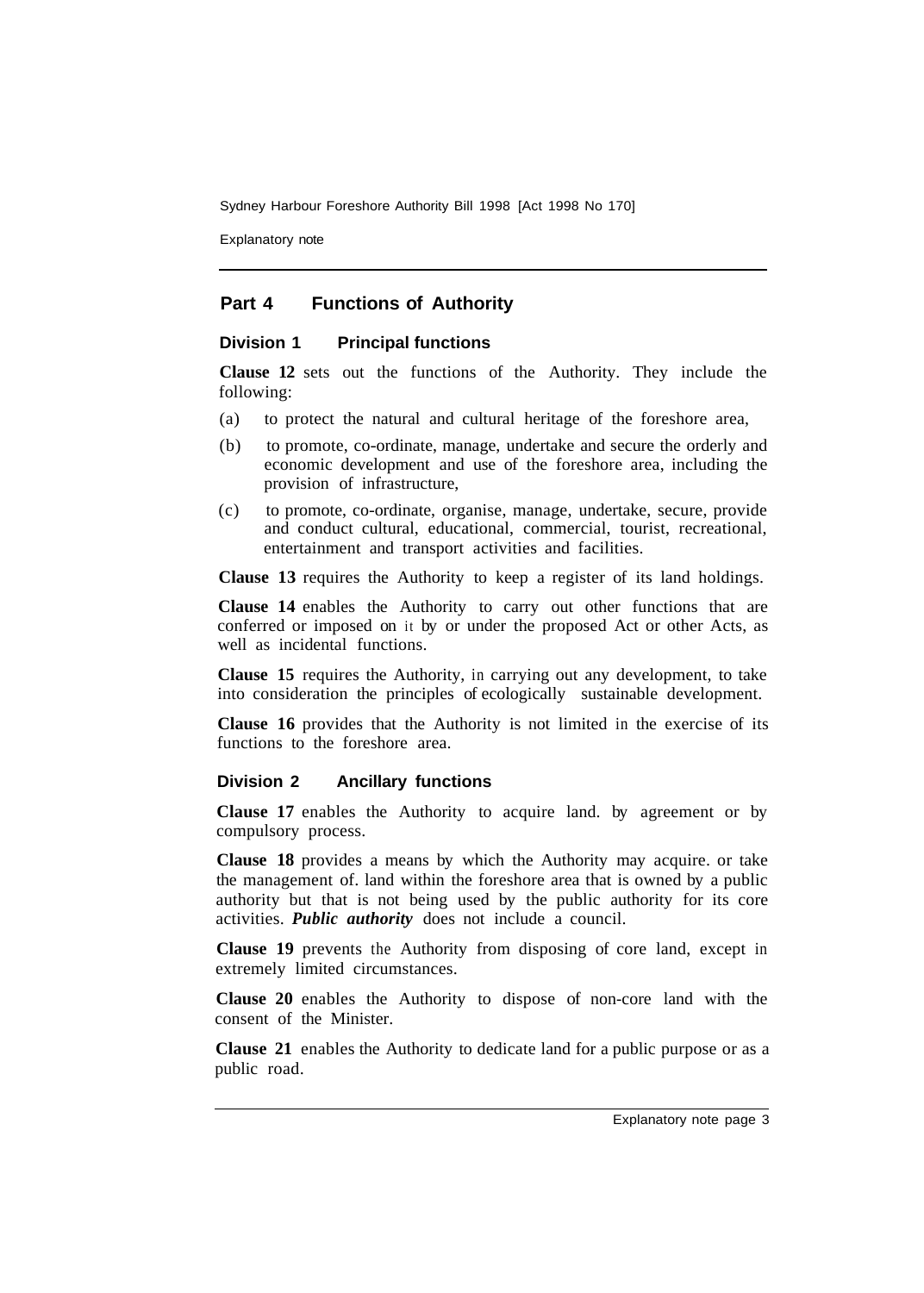Explanatory note

**Clause 22** prevents a road on core land, non-core land or managed land from being provided or from being changed except with the consent of the Authority. The clause also makes the Authority a roads authority for the purposes of the *Roads Act 1993* in respect of the roads vested in it.

**Clause 23** confers functions on the Authority in relation to the parking of vehicles.

**Clause 24** enables the Authority to acquire property by gift, devise or bequest.

**Clause 25** controls the dealings the Authority may have with property acquired by gift, devise or bequest.

**Clause 26** enables the Authority, in the exercise of its functions. to arrange for the use of the services of any other person, including a government agency or a council.

**Clause 27** enables the Authority to delegate its functions.

#### **Part 5 Management of Authority**

**Clause 28** places the Authority under the control and direction of the Minister in the exercise of its functions.

**Clause 29** provides for the Board of the Authority. The Board is to consist of the Chief Executive Officer. the Director-General of the Department of Urban Affairs and Planning and up to 5 persons appointed by the Minister.

**Clause 30** specifies the responsibilities of the Chief Executive Officer. Any thing done by the Chief Executive Officer in the name of the Authority is taken to have been done by the Authority.

**Clause 31** provides for the appointment of the Authority's staff and enables the Authority to engage consultants or other persons for the purpose of obtaining services. information and advice.

**Clause 32** enables the Authority to appoint rangers. The functions of rangers are to be prescribed by regulations to be made under the proposed Act.

#### **Part 6 Finance**

**Clause 33** establishes the Sydney Harbour Foreshore Fund within the Special Deposits Account and provides for the payment of money into and out of the Fund.

**Clause 34** enables the investment of money in the Sydney Harbour Foreshore Fund.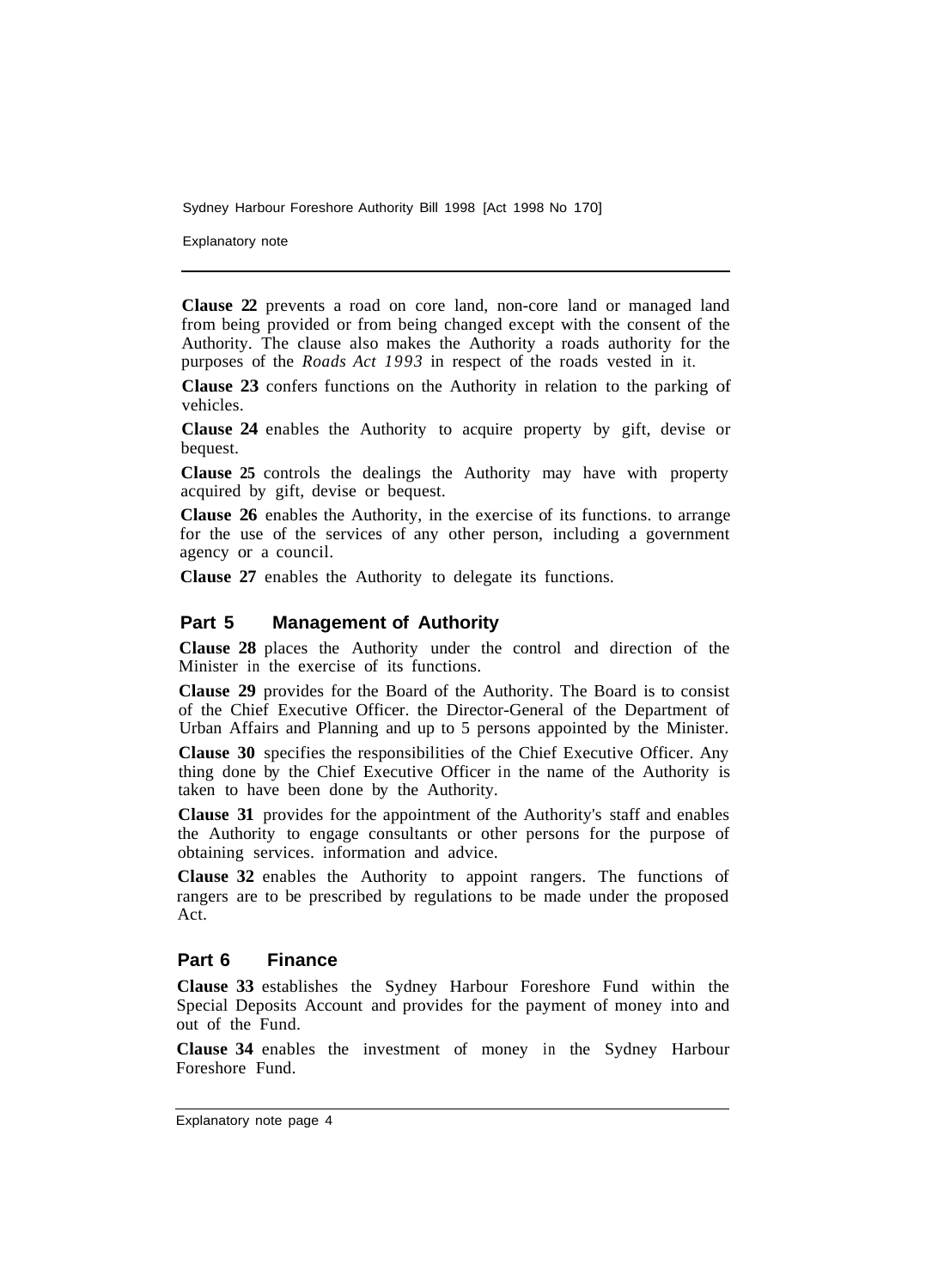Explanatory note

**Clause 35** enables the Authority to administer a fund established for the provision of services within the foreshore area into which money is paid by persons who carry on business within the foreshore area. The fund is to be audited by the Auditor-General.

#### **Part 7 Miscellaneous**

**Clause 36** enables the Minister to appoint advisory committees, to specify their functions, to appoint their members and to determine their terms of office and remuneration.

**Clause 37** makes it an offence for a person to disclose information obtained in connection with the administration of the proposed Act. except in specified circumstances.

**Clause 38** makes it an offence for a person to misuse confidential information obtained through association with the Authority relating to dealings in land.

**Clause 39** absolves a member of the Board. the Chief Executive Officer or a person acting under the direction of the Authority, the Board or the Chief Executive Officer from personal liability for any thing done or omitted in good faith for the purpose of executing an Act (including the proposed Act).

**Clause 40**  specifies the financial year of the Authority.

**Clause 41**  provides for the keeping and application to documents of the seal of the Authority.

**Clause 42.**  enables the Authority to recover money due to it as a debt.

**Clause 43**  provides that the proposed Act binds the Crown.

**Clause 44**  provides for the summary prosecution of offences against the proposed Act and the regulations.

**Clause 45**  enables the amendment of Schedule 1 (which defines the foreshore area) by regulation.

**Clause 46** enables the Governor-in-Council to make regulations for the purposes of the proposed Act.

**Clause 47** amends the *Growth Centres (Development Corporations) Act 1974* to omit matter relating to the constitution of the City West Development Corporation.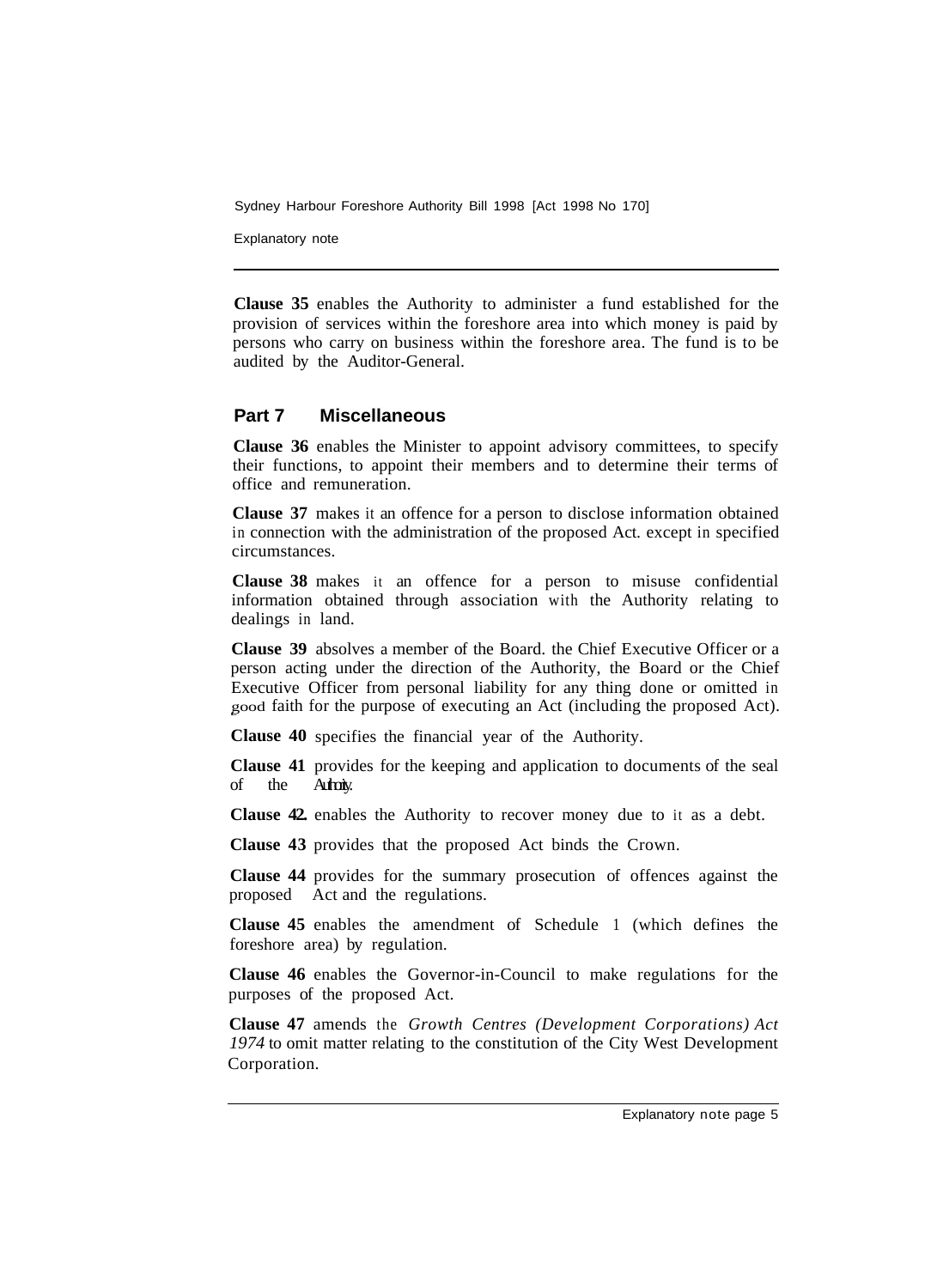Explanatory note

**Clause 48** repeals the *Sydney Cove Redevelopment Authority Act 1968.* 

**Clause 49** repeals the *Darling Harbour Authority Act 1984* and certain other Acts and statutory instruments relating to Darling Harbour.

**Clause 50** amends various Acts and statutory instruments specified in Schedule 3 as a consequence of the dissolution of the Sydney Cove Redevelopment Authority and the City West Development Corporation.

**Clause 51** amends various Acts and statutory instruments specified in Schedule 4 as a consequence of the dissolution of the Darling Harbour Authority.

**Clause 52** gives effect to Schedule 5 which contains provisions of a savings and transitional nature required as a consequence of the enactment of the proposed Act.

**Clause 53** requires the Minister to review the proposed Act within 5 years after the date of assent and to report the outcome of the review to each House of Parliament.

# **Schedules**

**Schedule l** contains a description of the foreshore area.

**Schedule 2** contains provisions concerning the constitution and procedure of the Board of the Authority.

**Schedule 3** contains amendments to various Acts and statutory instruments as a consequence of the dissolution of the Sydney Cove Redevelopment Authority and the City West Development Corporation.

**Schedule 4** contains amendments to various Acts and statutory instruments as a consequence of the dissolution of the Darling Harbour Authority.

**Schedule 5** contains savings. transitional and other provisions consequent on the enactment of the proposed Act. The Schedule includes provisions for:

- the making of regulations of a savings or transitional nature
- the dissolution of the Sydney Cove Redevelopment Authority
- the transfer of staff of the Sydney Cove Redevelopment Authority
- the dissolution of the City West Development Corporation
- the transfer of certain staff attached to the City West Development Corporation